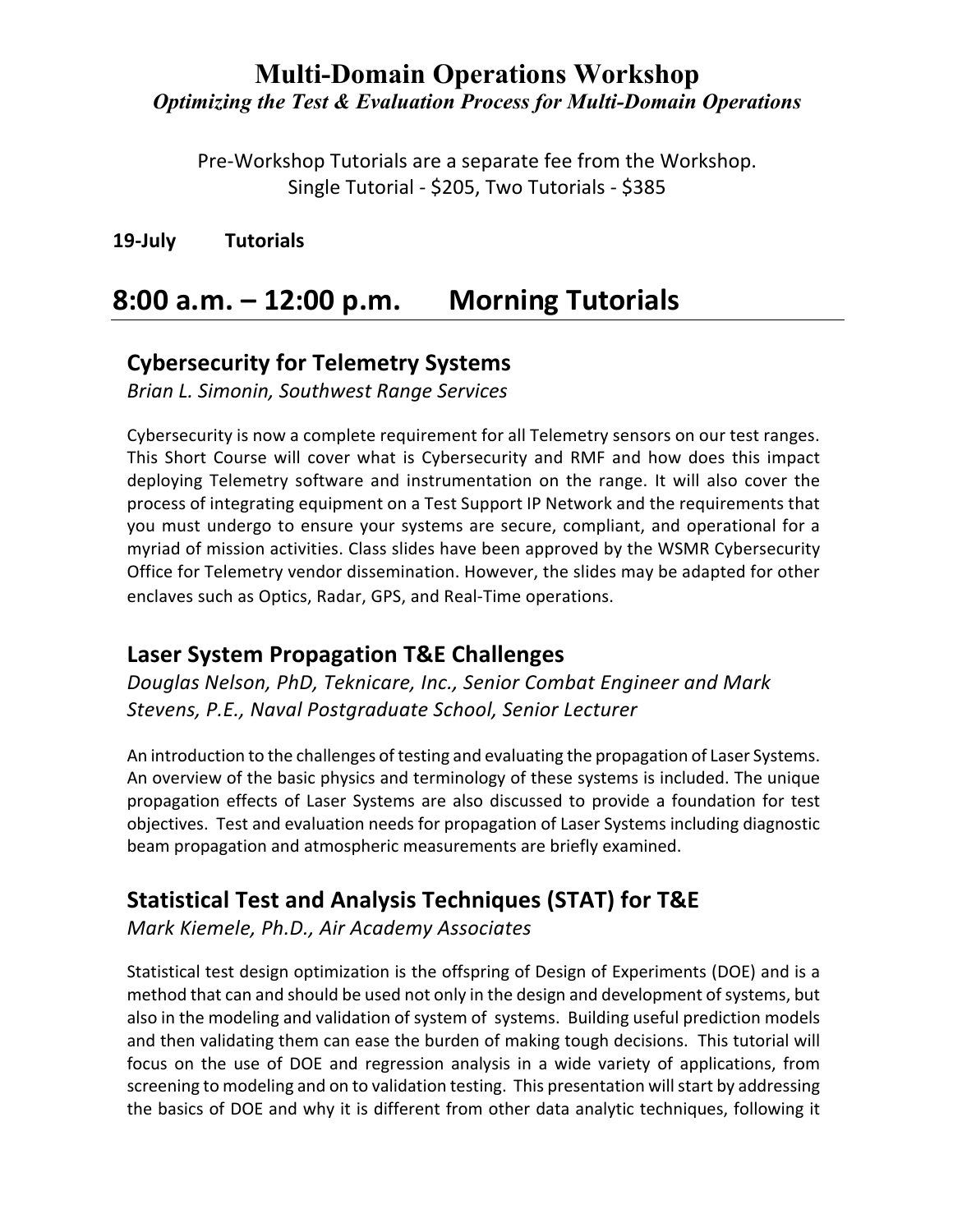with examples that span the gamut, from flight test to cyber testing. It will also cover the necessary statistical tools and techniques that should be applied in consonance with DOE. There are no pre-requisites for this tutorial, as the analysis will be demonstrated via computer.

### **T&E as a Part of Agile Development**

*Robin Poston, PhD - System Testing Excellence Program, University of Memphis, and Wayne Dumais - Deputy T&E, Department of Homeland Security (DHS)*

To discuss T&E in support of agile development, we need to explore the sequence of the evolution of the agile methods, rationale for the application of different methods, compare traditional and agile software development approaches, discuss research conclusions regarding the agile method's impact on software performance, review benefits and challenges of agile, and appreciate the fit of agile methods with Systems Acquisition Life Cycle. Furthermore, in this tutorial we will also discuss when to use agile, the role of the tester on agile projects, and various kinds of testing applicable to agile software developments.

# **1:00 p.m. – 5:00 p.m. Afternoon Tutorials**

### **Planning for Agile T&E in a Government Framework**

*Hans Miller, The MITRE Corp.*

This course provides a framework and guidance for programs transitioning to an agile construct or new programs established with an agile construct. The intended audience includes requirements managers, program managers and test managers executing DoD programs; however, the overall principles could apply to multiple agencies. This course is not a singular solution for agile testing; it acknowledges the different approaches needed for different programs and is intended to provide students with an understanding of concepts that can be tailored to their specific program. This course will walk through characteristics of agile process and where it does and does not apply to help inform expectations. It will cover US code, OSD and service policy as it applies to agile testing to allow greater flexibility. The core of the course covers upfront planning and strategy considerations for successful testing; requirements, contracting, infrastructure investments, automation and test execution. It concludes with approaches on how to translate that strategy into concise, timely, and relevant documentation from the TEMP, test plan, and test reporting.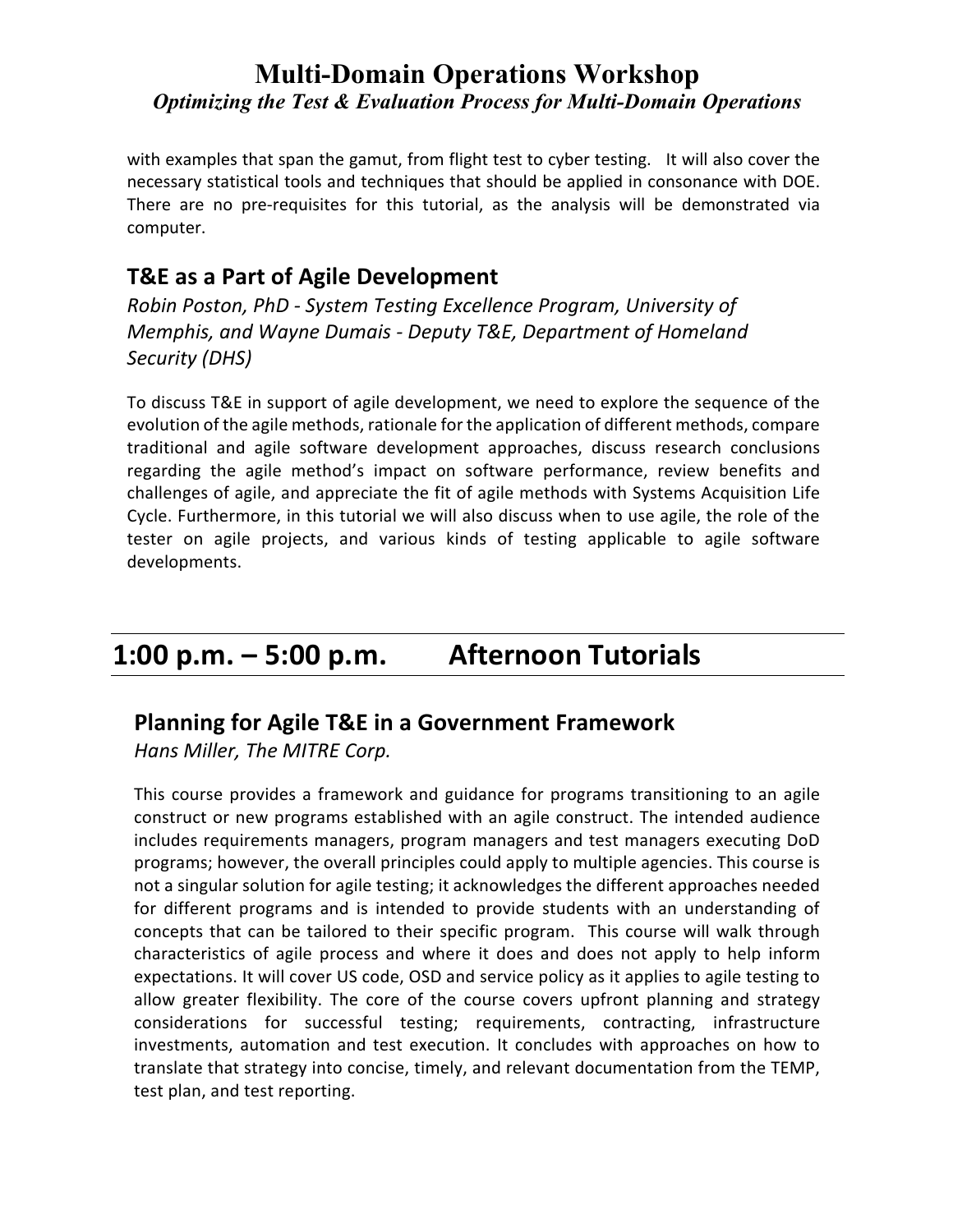### **Fundamentals of Aeronautical Ground Telemetry Systems**

*Mark McWhorter, V.P. of Sales & Marketing, Lumistar Inc.*

This course will present a high-level overview of the fundamental design of a typical range telemetry data ground system. Topics to be discussed will include the major sub-systems and components used, such as auto-track antenna, multicoupler, receiver/combiner, demodulation, bit synchronization, data recording and playback, time, decommutation and simulation, and real-time displays of telemetered parameters. The student will be exposed to a few mathematical exercises, such as "link analysis" calculations to help determine the "sensitivity" of the ground station and resultant system tradeoffs. A section on system calibration and periodic maintenance will be presented. After having completed the course, the student will have a better understanding of concepts related to RF and data processing of flight telemetry on the ground side.

### **TRMC Solutions for MDO and Distributed Testing**

*Gene Hudgins, JMETC/TENA Team, Test Resource Management Center*

The Test and Training Enabling Architecture (TENA) was developed as a DoD CTEIP project to enable interoperability among ranges, facilities, and simulations in a timely and cost-efficient manner, as well as to foster reuse of range assets and future software systems. TENA provides for real-time software system interoperability, as well as interfaces to existing range assets, C4ISR systems, and simulations. TENA, selected for use in JMETC events, is well-designed for its role in prototyping demonstrations and distributed testing.

Established in 2006 under the TRMC, JMETC provides readily-available connectivity to the Services' distributed test capabilities and simulations. JMETC also provides connectivity for testing resources in the Defense industry and incorporation of distributed testing and leveraging of JMETC-provided capabilities by programs and users has repeatedly proven to reduce risk, cost, and schedule. JMETC is a distributed LVC testing capability developed to support the acquisition community during program development, developmental testing, operational testing, and interoperability certification, and to demonstrate Net-Ready Key Performance Parameters (KPP) requirements in a customer-specific Joint Mission Environment.

JMETC is the T&E enterprise network solution for secret testing, and uses a hybrid network architecture – the JMETC Secret Network (JSN), based on the SDREN. The JMETC MILS Network (JMN) is the T&E enterprise network solution for all classifications and cyber testing. JMETC provides readily available connectivity to the Services' distributed test capabilities and simulations, as well as industry test resources. JMETC is also aligned with JNTC integration solutions to foster test, training, and experimental collaboration.